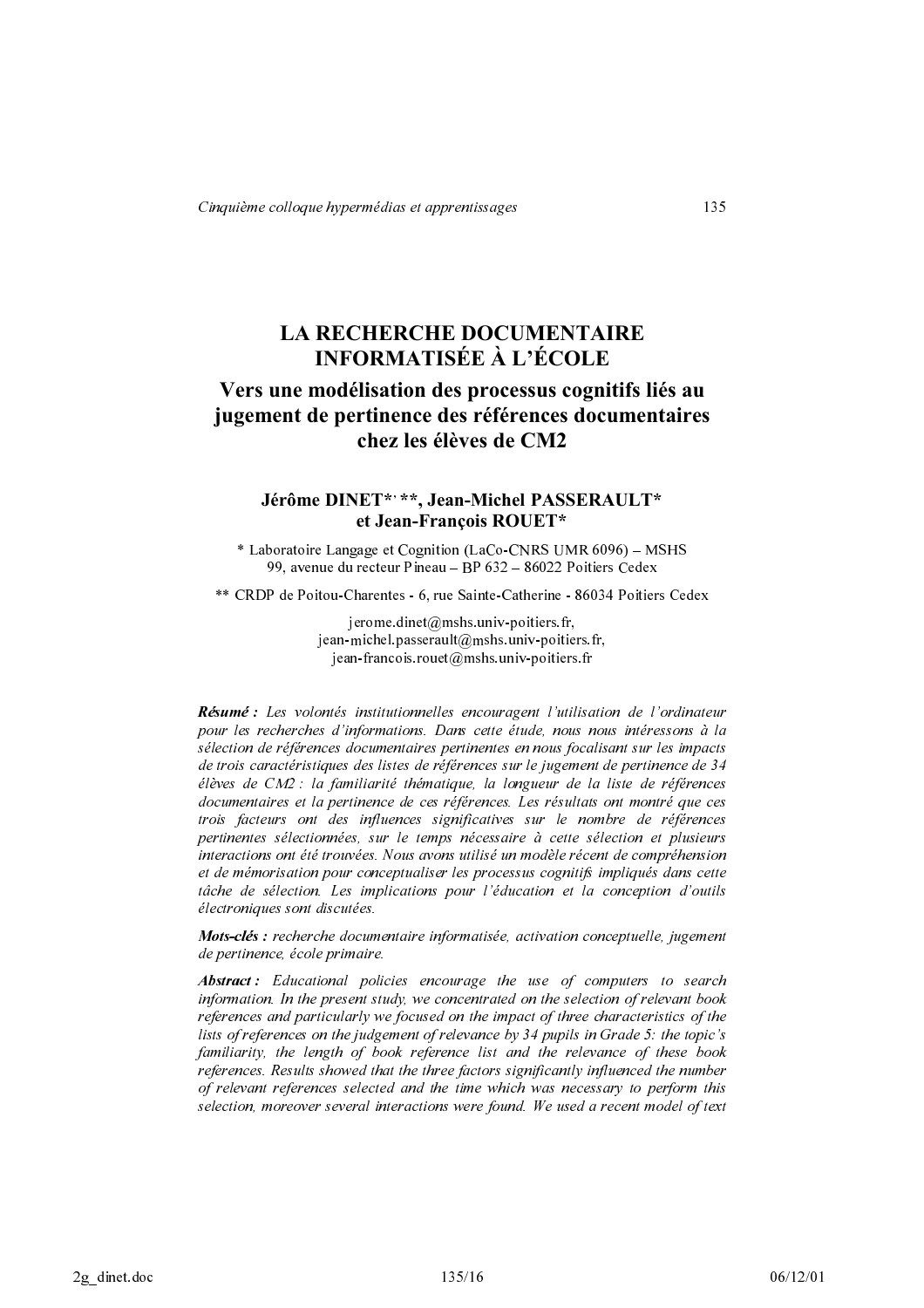comprehension and memorisation to conceptualise the cognitive processes involved in this task of selection. Implications for education and for the conception of electronic tools are discussed.

**Keywords:** computerised information search, conceptual activation, judgement of relevance, primary grade.

# **INTRODUCTION**

Aujourd'hui, face à l'augmentation et la diversification de la masse documentaire pour l'éducation, les élèves ne peuvent plus se contenter de rechercher des informations, documents et références documentaires de manière manuelle, en « butinant » dans les fonds de leurs écoles. De plus, les élèves ont désormais accès à des sources documentaires diverses et parfois très distantes physiquement. Ces modifications dans les sources documentaires disponibles pour les élèves et leurs accès ont rendu nécessaire le recours à des outils informatiques de recherche documentaire. Quels que soient l'outil et le contexte de réalisation, l'activité qui consiste à localiser dans des bases de données électroniques des références de documents pertinents à l'aide d'un outil informatique correspond à la recherche documentaire informatisée, généralement notée RDI (Barès, 1984 ; Sutter, 1984).

Généralement, une RDI requiert a minima deux étapes clairement identifiables :

- $-$  l'étape d'interrogation documentaire : après avoir traité les consignes et l'énoncé thématique, l'utilisateur (ici, l'élève) doit produire des termes de recherche. C'est sur la base de ces termes de recherche, aussi appelés requêtes, que l'outil effectue sa recherche dans une base de données définie ;
- l'étape de sélection : pour une requête documentaire donnée, l'outil répond habituellement en proposant un ensemble de résultats potentiellement pertinents. L'élève doit alors opérer une sélection des références pertinentes parmi l'ensemble proposé. Cette étape de sélection des références pertinentes est cruciale puisque l'atteinte de l'objectif initialement prévu (rédiger un article, préparer une exposition, etc.) peut en dépendre. Mais, quels sont les processus cognitifs sous-jacents à cette activité ?

À l'aide d'une expérience reportée ici et d'un modèle récent de psychologie cognitive (van den Broek, Fletcher & Risden, 1993; van den Broek, Risden & Husebye-Hartmann, 1995; van den Broek et al., 1996; van den Broek et al., 1999), nous tentons d'appréhender et de modéliser les processus cognitifs qui interviennent dans la sélection de références documentaires chez des élèves de CM2.

## L'importance des mots clés dans la sélection de références documentaires

Si chez l'adulte c'est le sens global de la référence documentaire qui constitue le principal facteur de choix, des indices purement perceptifs (tels que le marquage typographique) sont susceptibles d'influencer le jugement de pertinence de références documentaires chez des élèves de CM1 et de CM2 (Dinet, Rouet &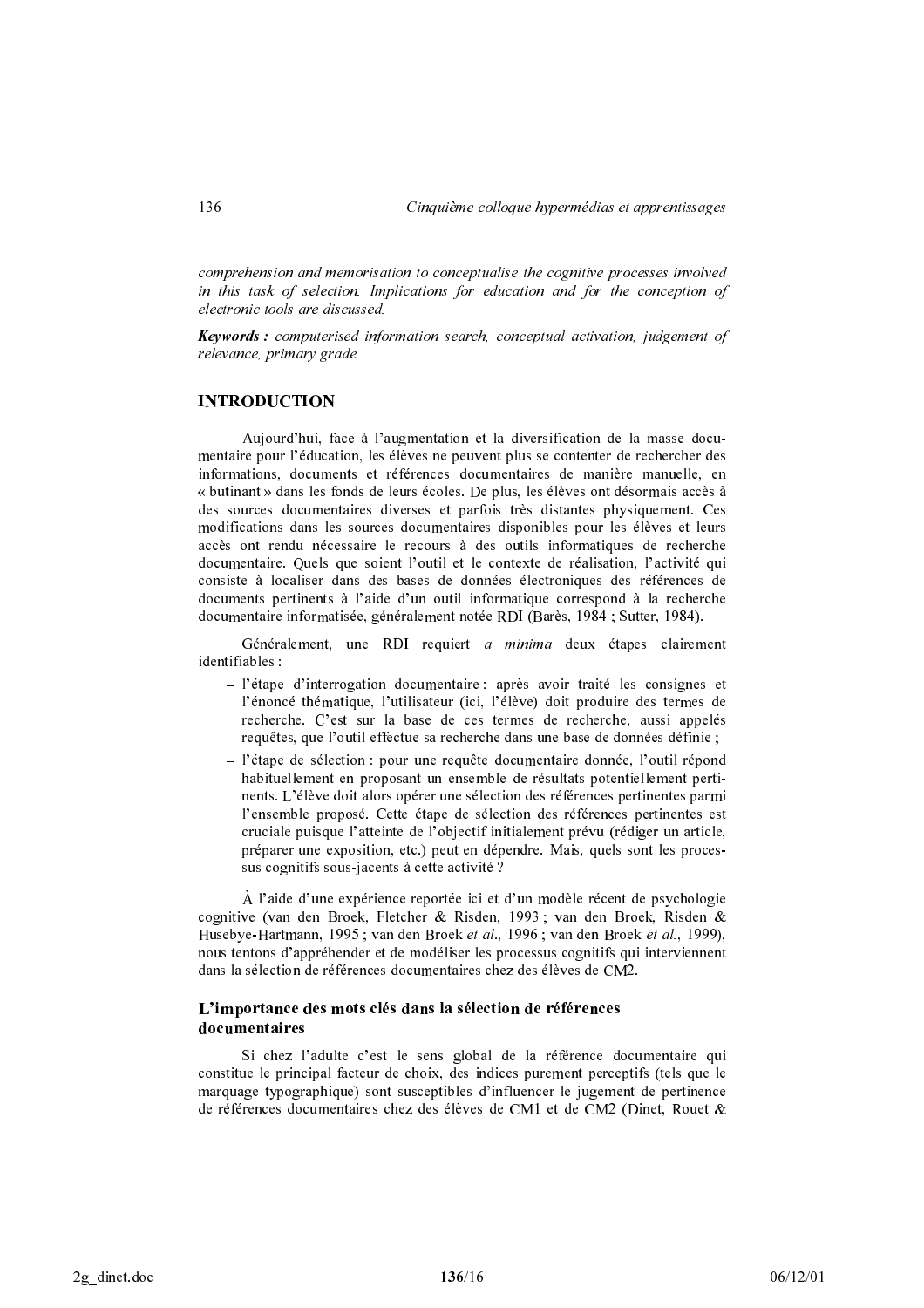Passerault, 1998). L'impact de ce facteur perceptif « attrayant » est également retrouvé par Hirsh (2000) qui a identifié neuf critères pouvant influencer la sélection de références, de documents ou d'informations chez des élèves de Grade 5. Parmi ces 9 critères apparaît la pertinence par rapport au thème. Même si la distinction entre une référence pertinente et une référence non pertinente est complexe à définir avec précision (pour une synthèse récente, voir Mizzaro, 1998), sont considérées comme pertinentes les références qui permettent de localiser et donc de traiter ultérieurement des documents en vue d'atteindre un objectif plus ou moins bien défini (rédiger un article scientifique, préparer un colloque, ses vacances, apprendre des informations, etc.) relativement à un thème prédéfini (Lefort, 1990). Or, comme le montrent de nombreuses études menées chez l'adulte et chez l'enfant (Borgman et al., 1990; Kuhlthau, 1991; Marchionini, 1995; Moore & St. George, 1991; Osmont, 1995 ; Solomon, 1993), l'identification des mots-clés dans les références est fondamentale dans ce processus de jugement de pertinence des références documentaires puisque ce n'est qu'en les identifiant que l'individu peut évaluer la pertinence des références.

#### Activation conceptuelle et sélection de références documentaires

D'un point de vue psychologique, le traitement de l'énoncé thématique et de la question initiale entraînent un premier processus de diffusion de l'activation dont le but est la construction d'une représentation intégrée et cohérente du sens de la question et des consignes (Kintsch, 1998; Kintsch & van Dijk, 1978; van den Broek, Risden & Husebye-Hartmann, 1995). Ainsi, selon le stock de connaissances référentielles dont dispose l'individu, le thème « la pollution des eaux » peut activer par le biais d'inférences un vecteur de termes associés comme par exemple « poissons », « marée noire », « écologie », « écosystème », « phosphates », « nitrates », etc. Le vecteur exact d'activation, c'est-à-dire la liste des concepts activés par ce processus de propagation de l'activation ainsi que le niveau d'activation qu'ils atteignent dépendent d'un large ensemble de facteurs, au premier plan desquels figurent les connaissances initiales propres à chaque individu, c'est-à-dire le niveau de familiarité du thème de la RDI. Van den Broek et ses collaborateurs (van den Broek et al., 1993, 1995, 1996, 1999) proposent un modèle de compréhension et de mémorisation de textes dans lequel cette configuration de concepts actifs est appelée « cohorte ». Selon ces auteurs, le contenu de la cohorte n'est pas figé, mais se modifie dynamiquement au fil de l'activité, à mesure des informations rencontrées dans le texte.

Si l'on considère que la cohorte initiale comprend tous les concepts activés après le traitement des consignes et de la question, que devient cette cohorte dans le cas où l'individu, de surcroît un jeune élève, est confronté à des listes de références, celles-ci étant tantôt adéquates tantôt inadéquates par rapport au thème ? On peut faire l'hypothèse qu'elle est soumise à deux tendances contradictoires : oubli et maintien. En accord avec le modèle de van den Broek, la lecture de références successives entraîne une modification de la cohorte puisque chaque nouveau concept activé « chasse » les précédents faute de place en mémoire de travail, sauf si ces concepts déjà présents sont de nouveau explicitement mentionnés ou fortement associés aux concepts entrants (van den Broek et al., 1996). Si l'application stricte de ce modèle permet de simuler correctement la compréhension de textes narratifs,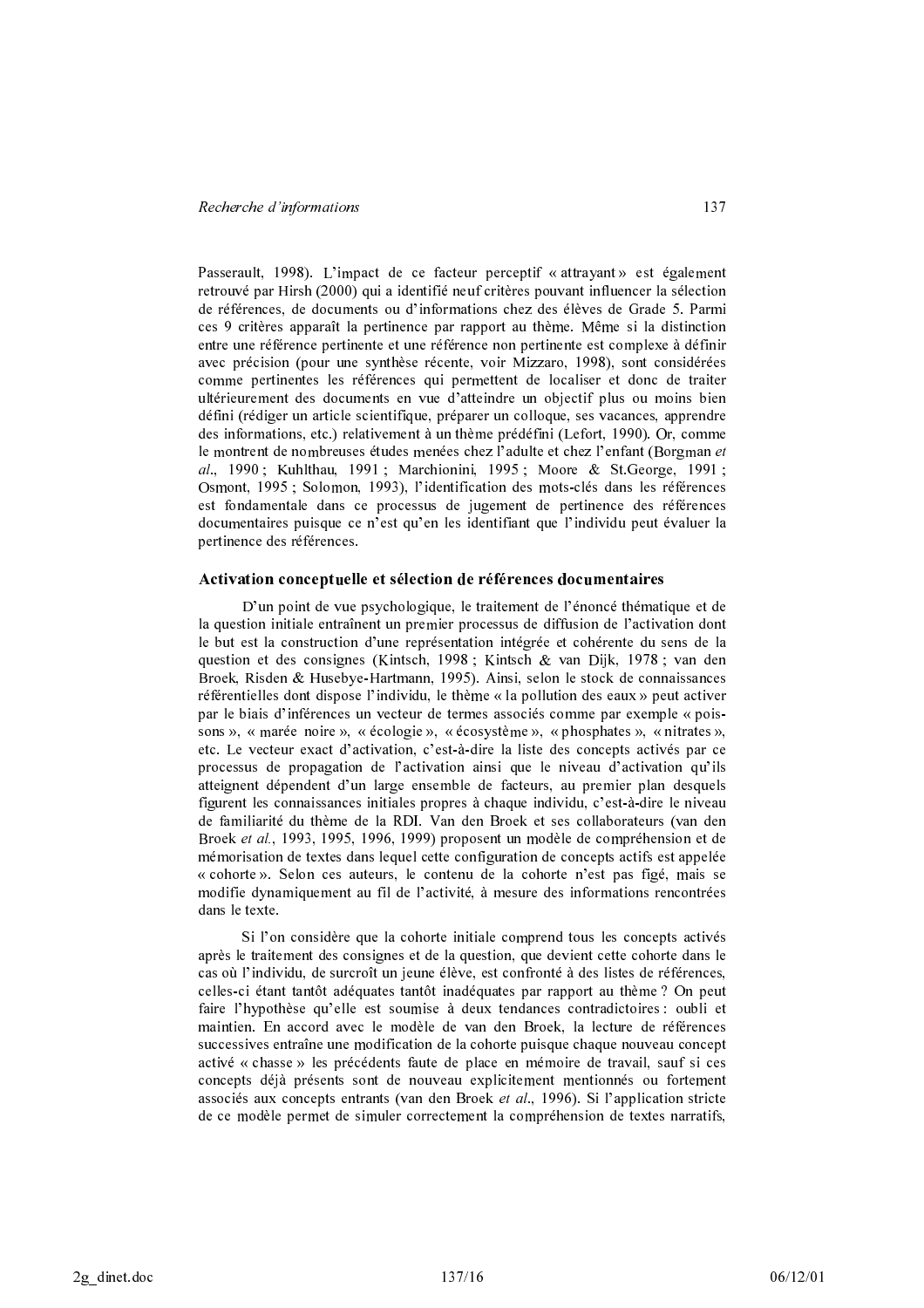elle conduit à un résultat apparemment paradoxal dans le cas de la RDI : en effet, s'il n'est pas périodiquement répété, l'objectif de recherche (le vecteur initial) est condamné à la désactivation progressive à mesure que le sujet rencontre des références comportant des termes différents, surtout si ces termes ne sont pas reliés au thème de la RDI. En d'autres termes, on oublierait donc ce que l'on cherche sauf à le trouver tout de suite ! L'examen de données empiriques (Brorowczak & Machut, 1997; Chollet, 1997; Osmont, 1995; Solomon, 1993) montre que l'oubli de la question initiale constitue effectivement l'un des problèmes les plus fréquents lors de la recherche d'informations chez l'adulte non expert en RDI comme chez l'enfant. Ce phénomène pourrait donc refléter la compétition entre les concepts initiaux de la cohorte et les concepts « entrants » à chaque nouveau cycle de lecturecompréhension des références documentaires successives.

L'oubli de la question n'est toutefois pas systématique, et il faut donc imaginer que la « cohorte » initiale bénéficie d'un statut spécial en mémoire qui lui permet de se maintenir à mesure que le sujet inspecte une liste de références. Ce maintien est par ailleurs indispensable à l'opération d'évaluation (Hirsh, 2000 ; Rouet & Tricot, 1998), qui conduit à la décision de retenir ou de rejeter une information (ici, une référence documentaire). Or, le sujet ne peut décider si une référence est pertinente ou pas qu'après l'avoir comparée à sa représentation de l'objectif, qu'il doit pour cela avoir activement à l'esprit.

Quoi qu'il en soit, sur la base du modèle de van den Broek et al. (1995, 1996, 1999), nous pouvons supposer que, à défaut de réactivation volontaire, la représentation qu'a un élève du thème de la RDI risque de se dégrader peu à peu, à mesure que ce même élève est obligé de traiter des références documentaires. En effet, la cohorte conceptuelle activée lors du traitement des consignes et du thème se dégrade progressivement au fil de l'activité de lecture-compréhension des références documentaires, entraînant ainsi des difficultés de jugement de pertinence de ces mêmes références. Cette dégradation de la représentation doit conduire à des difficultés de jugement de pertinence des références documentaires. Nous pouvons également supposer que certains facteurs peuvent accélérer cette dégradation et donc encore plus perturber le jugement de pertinence des élèves.

#### Opérationnalisation et hypothèses

Lors d'une tâche de sélection de références documentaires pertinentes parmi un ensemble de références, sur la base du modèle de van den Broek et al. (1995, 1996, 1999), nous pouvons supposer que trois facteurs essentiels sont susceptibles d'avoir des impacts sur la dégradation du vecteur initial :

- le niveau de familiarité du thème de la RDI : ce facteur doit influencer les capacités de jugement de pertinence dans le sens où la dégradation de la cohorte initiale doit être plus rapide dans le cas où les concepts constitutifs de la cohorte conceptuelle initiale sont peu nombreux, c'est-à-dire dans le cas où le thème est peu familier. Ainsi, le jugement de pertinence doit être plus difficile à réaliser lorsque le thème de la RDI est peu familier pour l'élève ;
- la longueur des listes de références : ce facteur doit également jouer un rôle dans le sens où la cohorte conceptuelle initiale disparaît progressivement au fil de la lecture-compréhension d'un ensemble important de références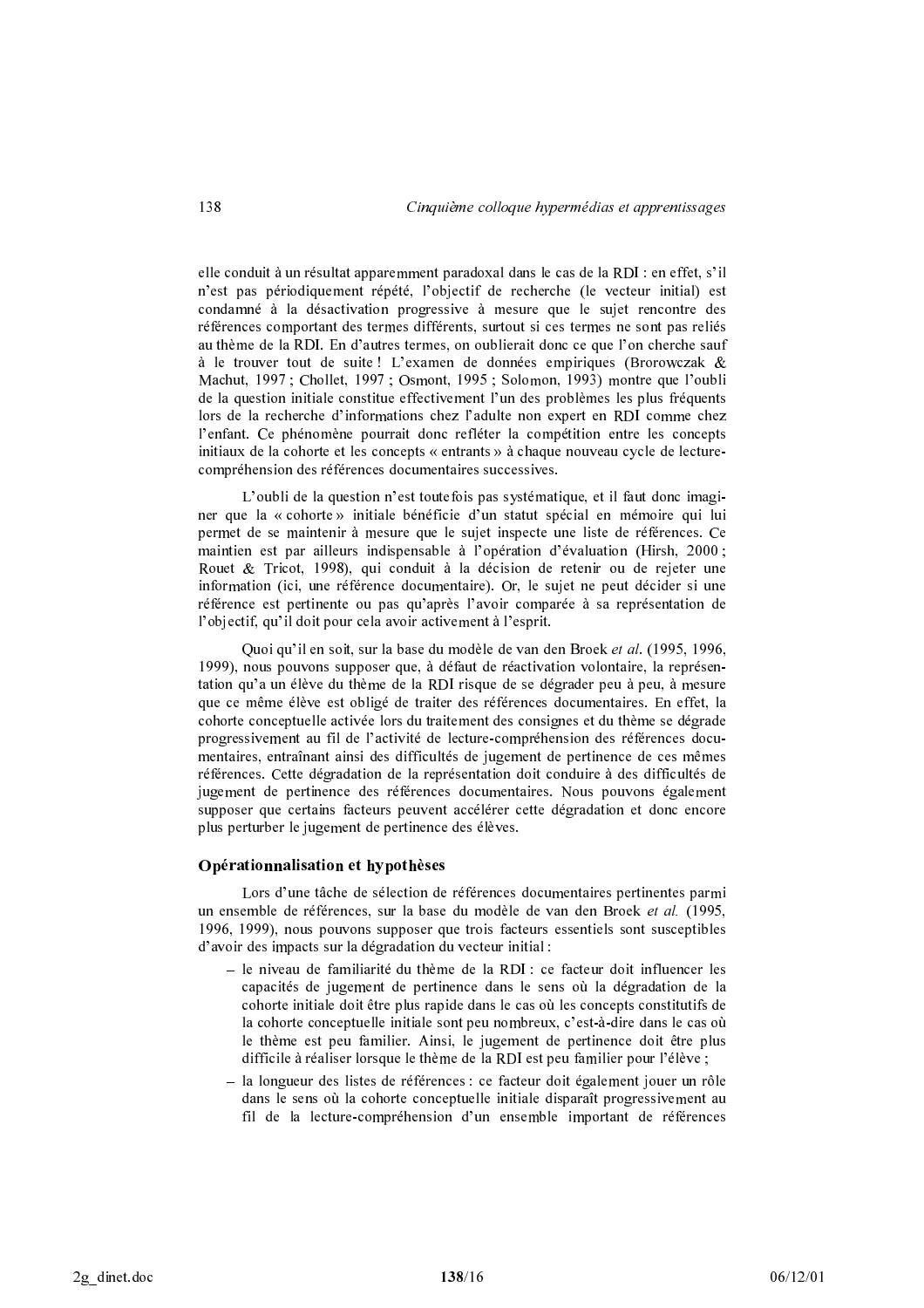documentaires. Le jugement de pertinence de références documentaires doit donc être plus difficile à réaliser pour un jeune élève à la fin d'une liste qu'au début de la même liste ;

 $-$  l'adéquation des références par rapport au thème : dans une liste de références documentaires, la pertinence des premières doit influencer le jugement porté sur des références suivantes. En effet, le traitement de références non pertinentes et donc l'entrée de nouveaux concepts non pertinents en mémoire doit provoquer et accélérer « l'effacement » de la cohorte initiale à cause des capacités limitées de la mémoire de travail. Au contraire, si la liste est uniquement composée de références adéquates, on peut penser que leur traitement permettra de maintenir active la cohorte initiale, par renouvellement ou propagation des activations initiales (van den Broek & al., 1995, 1996, 1999).

Dans l'expérience présentée ici, nous nous sommes intéressés à l'impact des trois facteurs explicités ci-dessus sur la sélection de références documentaires pertinentes par des élèves de CM2. Ces élèves avaient recu pour consigne de sélectionner des références documentaires pertinentes parmi un ensemble de références documentaires. Plusieurs thèmes, prédéfinis par les expérimentateurs, ont été utilisés : la moitié de ces thèmes étaient familiers et l'autre étaient très peu familiers pour les élèves. À chacun des thèmes correspondait une liste de références. Dans chacune de ces listes, les expérimentateurs avaient placé une référence documentaire adéquate par rapport au thème correspondant. Cette référence était appelée « référence cible ». Pour chacun des thèmes (familier versus non familier), la cible pouvait être placée après une ou trois autres références documentaires, c'està-dire en position 2 ou en position 4, afin de tester l'impact de la longueur de la liste. Enfin, les références situées avant la cible pouvaient être adéquates ou non par rapport au thème. Dans notre expérience, nous nous sommes uniquement intéressés au jugement de pertinence porté par les élèves sur cette référence cible.

Deux indicateurs ont été utilisés pour rendre compte de ce jugement de pertinence:

- le nombre de références cibles sélectionnées par les élèves (et donc évaluées adéquates par ces élèves);
- le temps nécessaire aux élèves pour effectuer cette sélection. Cet indicateur temporel représente un indice capable de rendre compte du niveau d'activation des concepts constitutifs de la cohorte initiale tout au long de l'activité. Si le niveau d'activation de la cohorte initiale diminue, alors le temps nécessaire à la sélection des références cibles (qui contiennent des concepts reliés à cette cohorte initiale) doit augmenter.

Pour résumer, nous avons testé les hypothèses suivantes :

- le nombre de références cibles (donc pertinentes) sélectionnées par les élèves doit diminuer lorsque :
	- les références cibles sont placées après trois autres références documentaires (hypothèse 1),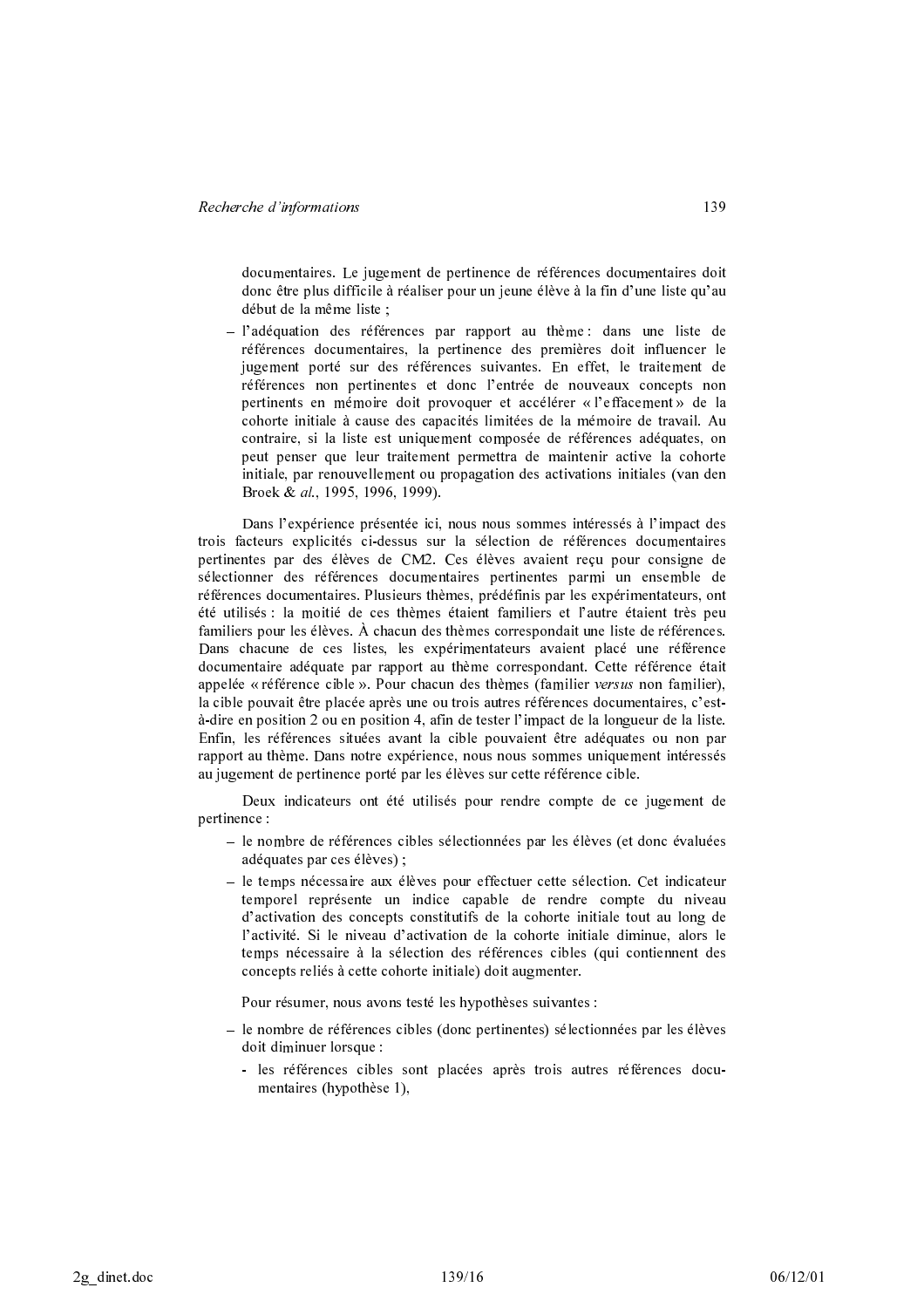- les références documentaires qui précèdent les cibles sont inadéquates par rapport au thème (hypothèse 2),
- le thème de la RDI est peu familier pour les élèves (hypothèse 3) ;
- le temps nécessaire à un élève pour sélectionner et donc évaluer comme pertinentes les références cibles doit augmenter lorsque :
	- les références cibles sont placées après trois autres références documentaires (hypothèse 4).
	- les références documentaires qui précèdent les cibles sont inadéquates par rapport au thème (hypothèse 5),
	- le thème de la RDI est peu familier pour les élèves (hypothèse 6).

En exposant ainsi nos hypothèses opérationnelles, nous supposons donc que le nombre de références cibles sélectionnées diminue et que le temps nécessaire à cette sélection augmente dans les mêmes conditions. De plus, les effets d'interaction sont également attendus puisque la représentation qu'a un élève du thème de la RDI risque de se dégrader progressivement à mesure que ce même élève traite des références documentaires surtout si celles-ci sont nombreuses, inadéquates et que l'élève possède peu de connaissances initiales sur le thème de la RDI.

# **EXPÉRIENCE**

#### Participants

Pour participer à cette expérience, soixante-dix élèves de CM2 ont été recrutés dans deux groupes scolaires situés en zone périurbaine de la ville de Poitiers (académie de Poitiers). Tous les élèves étaient francophones. Tous pratiquaient des recherches documentaires informatisées (RDI) toutes les semaines, depuis au moins deux ans. Tous les élèves utilisaient le même logiciel de RDI que celui utilisé dans notre expérience pour obtenir des références documentaires. Tous étaient donc familiarisés avec l'affichage des références documentaires utilisées dans notre expérience.

Afin d'évaluer les possibles corrélations entre les capacités de lecturecompréhension, l'empan mnésique et l'activité de sélection de références documentaires, les 70 élèves devaient passer un test de lecture-compréhension (Lefavrais, 1989) et un test d'empan mnésique non verbal (Case, Kurland & Goldberg, 1982 ; Siegel & Ryan, 1989) avant l'expérience. Or, les analyses étant encore en cours lors de la soumission de cette communication, seuls les résultats de trente-quatre élèves qui ont été évalués « bons » ou « très bons » lecteurs-compreneurs et considérés comme ayant un fort empan mnésique sont présentés ici. En d'autres termes, dans cette communication, ce sont les résultats d'un sous-échantillon constitué d'élèves sans difficultés apparentes en lecture-compréhension et en mémorisation qui sont présentés.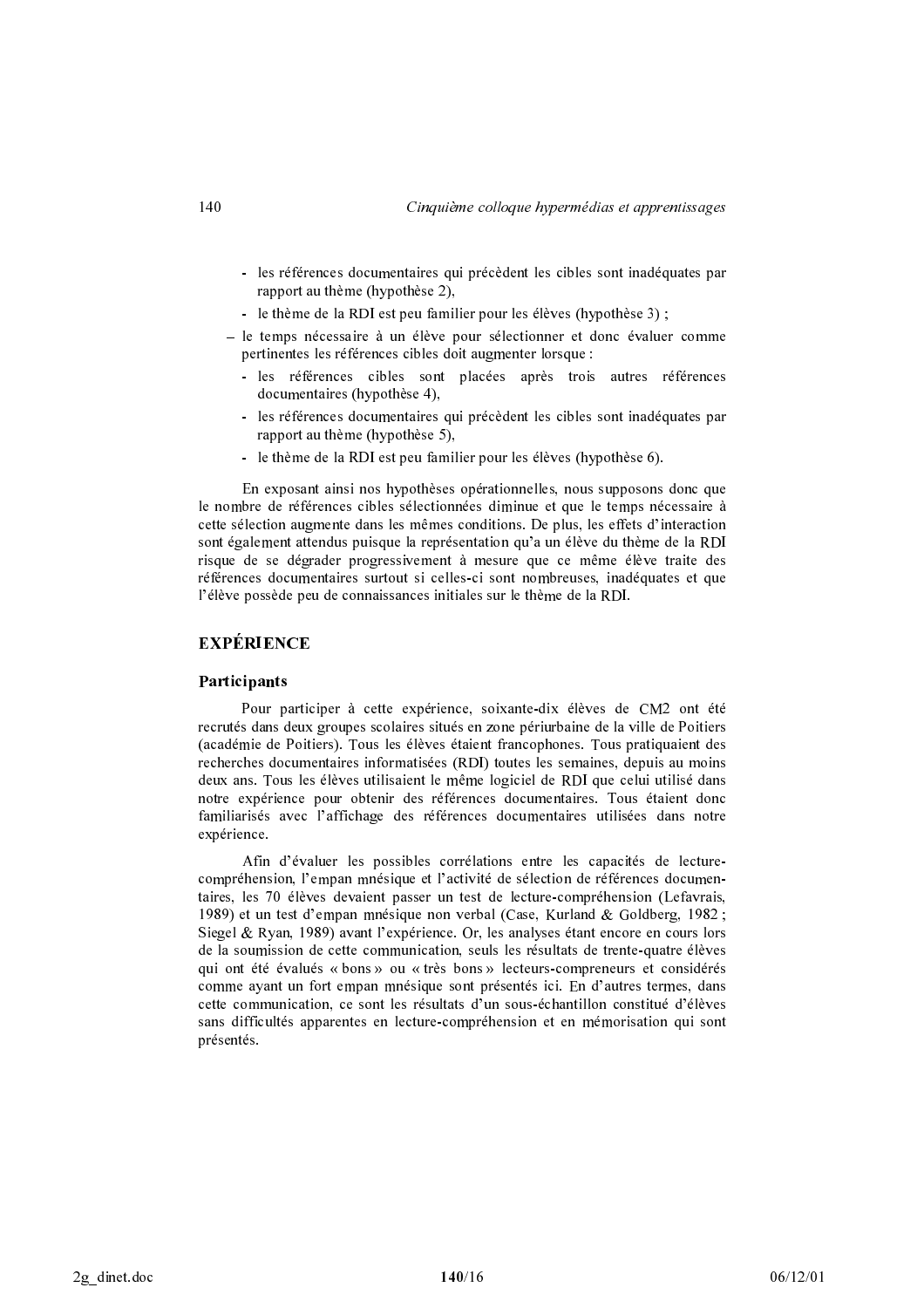## Matériel

#### Niveau de familiarité des thèmes

Dix-huit thèmes travaillés lors de RDI par les élèves de Cours Moven deuxième année (CM2) de l'Académie de Poitiers (France) ont été retenus. Chacun de ces 18 thèmes était composé de deux concepts (par exemple, « la pollution des eaux'). Sur ces dix-huit thèmes, 12 ont été conservés après avoir demandé aux élèves de noter, lors de productions libres, tout ce qu'ils savaient sur chaque thème. Sur la base du nombre d'informations correctes produites sur tous les thèmes, ont pu être distingués :

- les 6 thèmes les plus familiers : la planète Terre / la pollution des eaux / les instruments de musique / les animaux sauvages / les sports de montagne / les poissons des rivières ;
- les 6 thèmes les moins familiers : les monnaies en Europe / l'histoire de l'Amérique / les montagnes d'Asie / l'invention de l'écriture / la période préhistorique / l'océan indien.

#### Constitution des listes des références documentaires

Pour chacun des 12 thèmes retenus (6 familiers et 6 non familiers), quinze références documentaires ont été extraites de la base documentaire initiale fournie avec le logiciel BCDI 2 école qui équipe la majorité des écoles primaires françaises (CRDP de Poitou-Charentes, versions 1.02 du 3 janvier 2000). Chaque référence contenait au moins l'un des deux concepts présents dans l'intitulé du thème de la RDI (par exemple, « planète » ou « Terre » pour le thème « la planète Terre »). Pour chaque thème, quatre élèves de CM2 ont sélectionné les quatre références les plus adéquates par rapport au thème (c'est-à-dire les plus intéressantes par rapport au thème) et les trois références les moins adéquates parmi les 15 références extraites de la base initiale. L'une des quatre références jugées adéquates était considérée comme « référence cible ». Selon les conditions expérimentales, cette référence cible était placée après une ou après trois références documentaires : cette cible pouvait donc occuper la seconde ou la quatrième position dans une liste. De plus, la ou les références documentaires précédant cette référence cible étai(en)t soit adéquate(s) soit inadéquate(s) par rapport au thème. Chaque élève voyait toutes les conditions pour les 6 thèmes familiers et les 6 thèmes non familiers.

La présentation et la nature des références documentaires étaient identiques à celles que les élèves manipulaient habituellement dans leurs écoles (figure 1). Le contenu de chaque référence documentaire était essentiellement textuel et comprenait : le niveau scolaire (exprimé en âge) auquel était destiné le document correspondant, le titre du document, le titre du périodique d'où était extrait le document s'il s'agissait d'un article, la nature du document (roman, documentaire, etc.), le numéro des pages correspondant à la séquence s'il s'agissait d'un article, un résumé, les mots-clés servant à l'indexation, la nature du support (périodique, livre, etc.), le nom de la collection s'il y avait lieu, la date d'exemplarisation, le nombre d'exemplaires présents dans le fonds et le nombre d'exemplaires disponibles.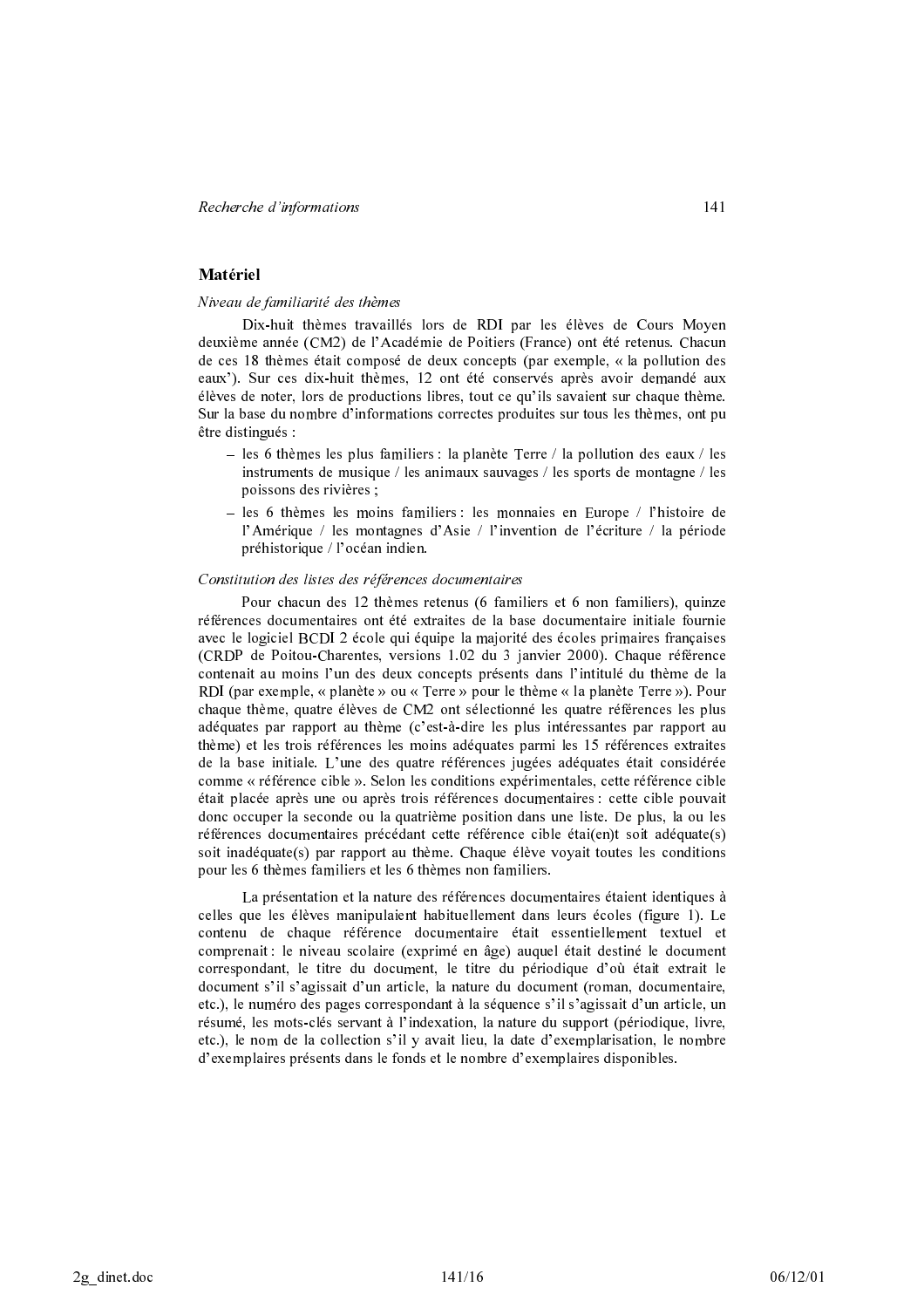| <b>Niveau</b>       | Notices: Edition (Fiche existante); . 1/38<br><b>Mat. 6-7-8 ans</b> | $\Box$                                                                                                            |
|---------------------|---------------------------------------------------------------------|-------------------------------------------------------------------------------------------------------------------|
| Titre               | Le perroquet qui disait la vérité                                   |                                                                                                                   |
| Auteurs             | Clément, Claire / Yasuvuki, Hamamoto III.                           |                                                                                                                   |
| <b>Document</b>     | <mark>Les belles histoires de Pomme d'Api 283</mark>                |                                                                                                                   |
| <b>Nature</b>       | <b>Fiction, Conte</b>                                               | Séquence 3-30<br>Forum                                                                                            |
| Liaison 1           | <b>Ademo\wav\BEL283.wav</b>                                         | <b>Liaison 2</b><br>\demo\obi\BEL283.jpg                                                                          |
| <b>Dictionnaire</b> |                                                                     |                                                                                                                   |
| <b>Divers</b>       |                                                                     |                                                                                                                   |
|                     |                                                                     | Support : Périodique; Collection : Les belles histoires de Pomme d'Api; Date : 04/1996; Nb. Exe. :<br>Cote: PERIO |
| 1                   | exemplaire(s) disponible(s) : En-service;                           |                                                                                                                   |

Figure 1. Exemple d'une référence documentaire extraite de la base de démonstration fournie avec le logiciel BCDI 2 école.

# Procédure

La procédure comportait trois phases :

- 1. Deux semaines avant l'épreuve de sélection des références documentaires, le niveau de lecture-compréhension et l'empan de la mémoire de travail de chaque élève ont été évalués, respectivement avec le test dit de « la pipe et du rat » (Lefavrais, 1989) et un test d'empan mnésique non verbal (Case, Kurland & Goldberg, 1982; Siegel & Ryan, 1989). Dans cette communication, seuls les résultats d'une sous-population, à savoir 34 élèves ne présentant aucune difficulté ni en lecture-compréhension ni en ce qui concerne la mémoire de travail sont présentés.
- 2. Une semaine avant l'épreuve de sélection des références documentaires, chaque élève devait produire tout ce qu'il savait relativement aux dix-huit thèmes retenus par les expérimentateurs sur la base des thèmes travaillés dans différentes écoles de l'Académie de Poitiers. Cette production libre d'informations a permis de distinguer les 6 thèmes les plus familiers et les 6 thèmes les moins familiers pour les élèves.
- $3<sub>1</sub>$ Lors de l'épreuve de sélection de références documentaires, la passation était individuelle. Chaque élève était prévenu qu'il allait devoir sélectionner grâce à l'ordinateur les références documentaires les plus intéressantes (« qui peuvent apprendre des choses ») sur douze thèmes différents. Dès que l'élève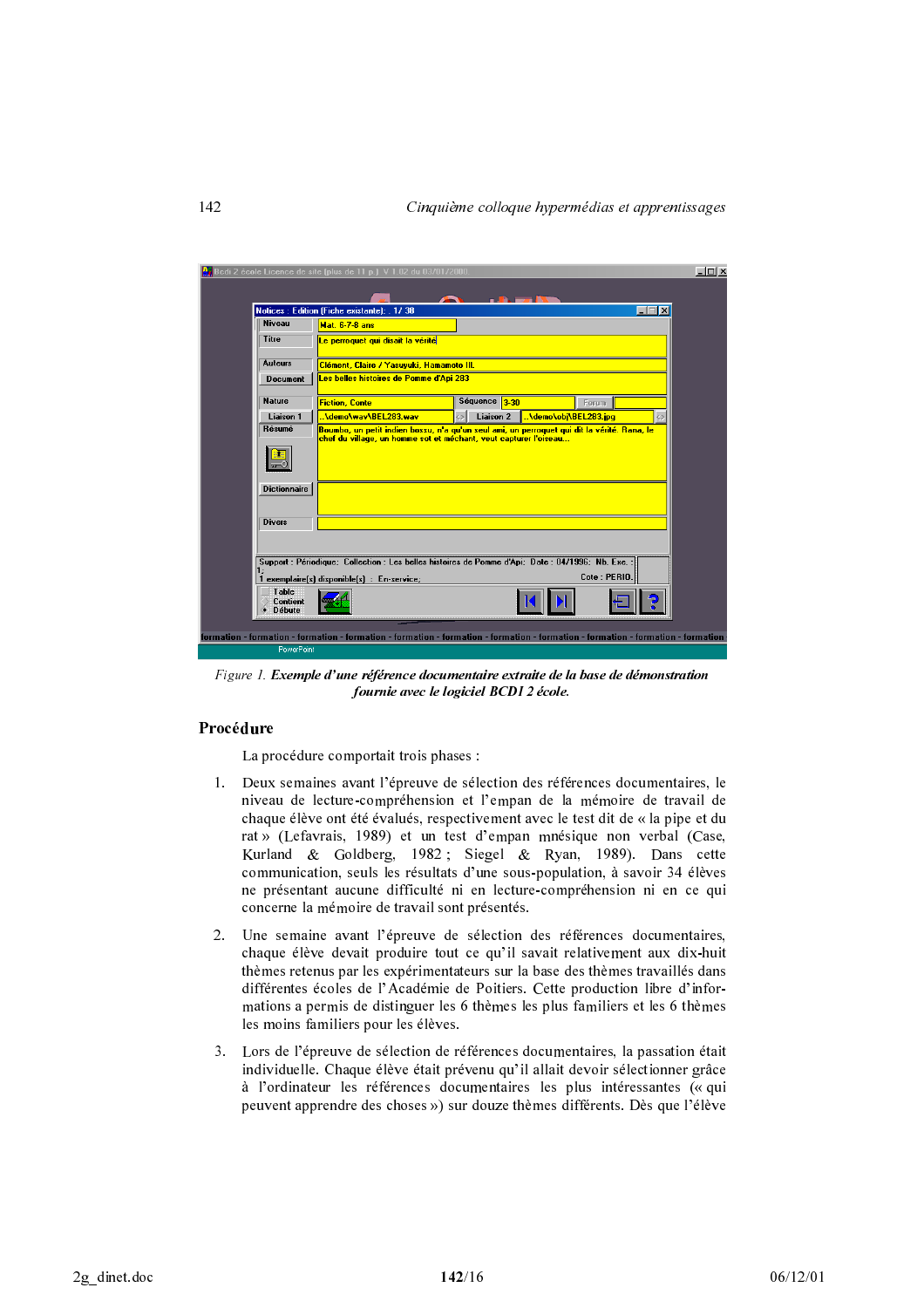déclarait être prêt, il appuyait sur la barre « espace » du clavier de l'ordinateur et un thème était affiché à l'écran. Ce thème était précédé de la consigne suivante : « mets dans le panier les références les plus intéressantes, qui peuvent apprendre des choses sur [intitulé du thème]. » Dès qu'il le souhaitait, l'élève cliquait avec la souris et une référence documentaire apparaissait aussitôt. Deux options s'offraient à l'élève :

- si l'élève estimait cette référence adéquate par rapport au thème, il devait la mettre de côté en cliquant sur le bouton « mettre dans le panier » comme il avait l'habitude de le faire avec ce logiciel. Ensuite, il devait cliquer sur le bouton « suivante » pour faire apparaître une nouvelle référence ;
- si l'élève estimait que la référence était inadéquate, il devait simplement cliquer sur « suivante ».

Dès que l'élève parvenait à la fin d'une liste de références documentaires et qu'il cliquait sur « suivante », un nouveau thème apparaissait. Afin de s'assurer que la procédure était maîtrisée, quatre cycles d'essais ont été proposés à chaque élève avant le début de l'épreuve. L'ordre des thèmes et des listes de références était contrebalancé. Dans notre expérience, nous nous intéressons uniquement à la sélection des références cibles et au temps nécessaire à cette sélection.

# **RÉSULTATS**

Les analyses statistiques ont été réalisées sur la base du plan suivant : S34 \* Familiarité thématique2 \* Adéquation2 \* Position2

Avec trois facteurs intra-groupes :

- familiarité thématique à deux modalités, familier (« Familier ») versus non familier (« Non familier »):
- adéquation par rapport au thème des références qui précèdent la cible à deux modalités, adéquates (« Adéquate ») versus inadéquates (« Inadéquate »);
- position de la référence cible à deux modalités, seconde position  $(\alpha 2 \nu)$ *versus* quatrième position ( $\kappa$  4 »).

#### Le nombre de références cibles sélectionnées

Pour chaque condition, nous avons calculé le nombre de références cibles « mises dans le panier » (figure 2). En d'autres termes, nous nous sommes intéressés au nombre de références cibles évaluées comme adéquates par les élèves sachant que toutes ces références cibles sont effectivement adéquates par rapport à leurs thèmes respectifs.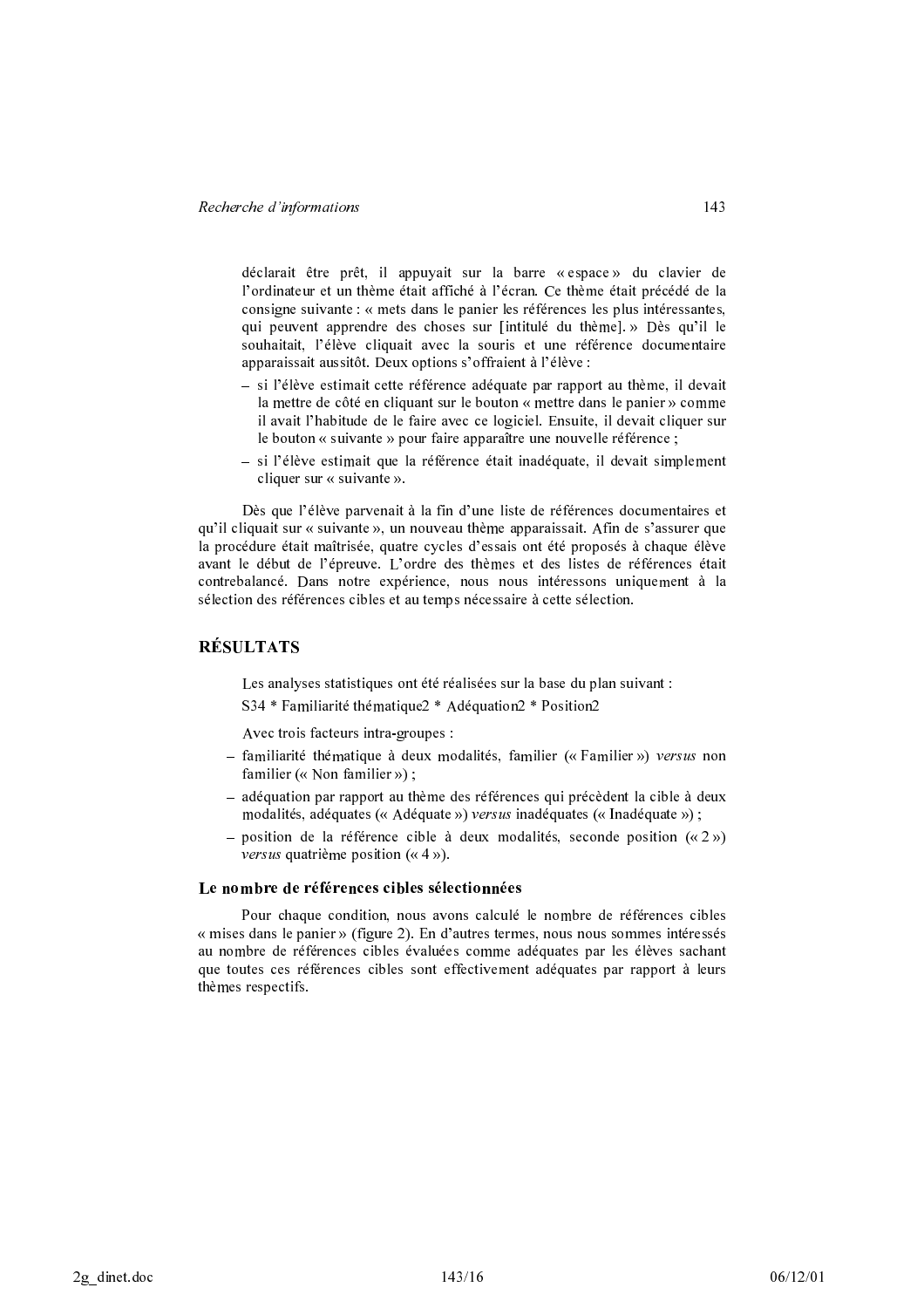

Figure 2. Nombre moyen de références documentaires cibles sélectionnées  $(min=0:max=6)$ .

Des analyses de variance multiples montrent que l'effet d'interaction entre le niveau de familiarité thématique, la position de la référence cible et l'adéquation des références précédentes est significative  $(F_{(1\cdot33)} = 18,15, p<01)$ . Les résultats montrent également que les élèves commettent plus d'erreurs de sélection lorsque le thème de la RDI leur est peu familier  $(F_{(1,3)} = 50,98, p<01)$ , que la référence documentaire cible soit précédée d'une ou de trois autres références documentaires (respectivement,  $F_{(1,33)}$  =15,57, p<0.01 et  $F_{(1,33)}$  = 45,05, p<0.01), que ces références précédentes soient adéquates ou non (respectivement,  $F_{(1\cdot33)} = 28,38, p<01$  et  $F_{(1,33)} = 30,09, p < 01$ ).

De plus, les élèves sélectionnent moins souvent une référence documentaire cible si celle-ci est précédée de trois autres références documentaires ( $F_{(1,33)} = 39,09$ ,  $p<01$ ), surtout si ces références précédentes sont inadéquates par rapport au thème  $(F_{(1\cdot33)} = 24,17, p<01)$  et que le thème de la RDI est peu familier pour les élèves  $(F_{(1\ 33)} = 41,76, p < 01).$ 

Par contre, l'adéquation des références qui précèdent la référence cible n'a pas d'effet significatif sur le nombre de sondes sélectionnées, sauf dans le cas où il y a en trois  $(F_{(1\cdot33)} = 8,50, p<01)$ .

En d'autres termes, bien qu'elles soient pertinentes, les références documentaires cibles sont moins souvent sélectionnées si elles sont précédées de plusieurs autres références documentaires, surtout lorsque le thème de la RDI est peu familier pour les élèves. Ce phénomène est accentué lorsqu'il y a trois références inadéquates qui précèdent la référence cible, c'est-à-dire lorsque la cible est en quatrième position.

#### Le temps de sélection des références documentaires pertinentes

Pour chaque condition, nous avons calculé l'intervalle de temps séparant l'affichage de la référence documentaire cible et la sélection de cette référence cible, ce qui correspond à l'action de « mettre dans le panier ». L'examen de ces temps de sélection nous permet d'estimer le temps nécessaire aux élèves pour juger comme adéquate une référence documentaire effectivement adéquate par rapport au thème d'une RDI selon la familiarité du thème, la position de la référence cible et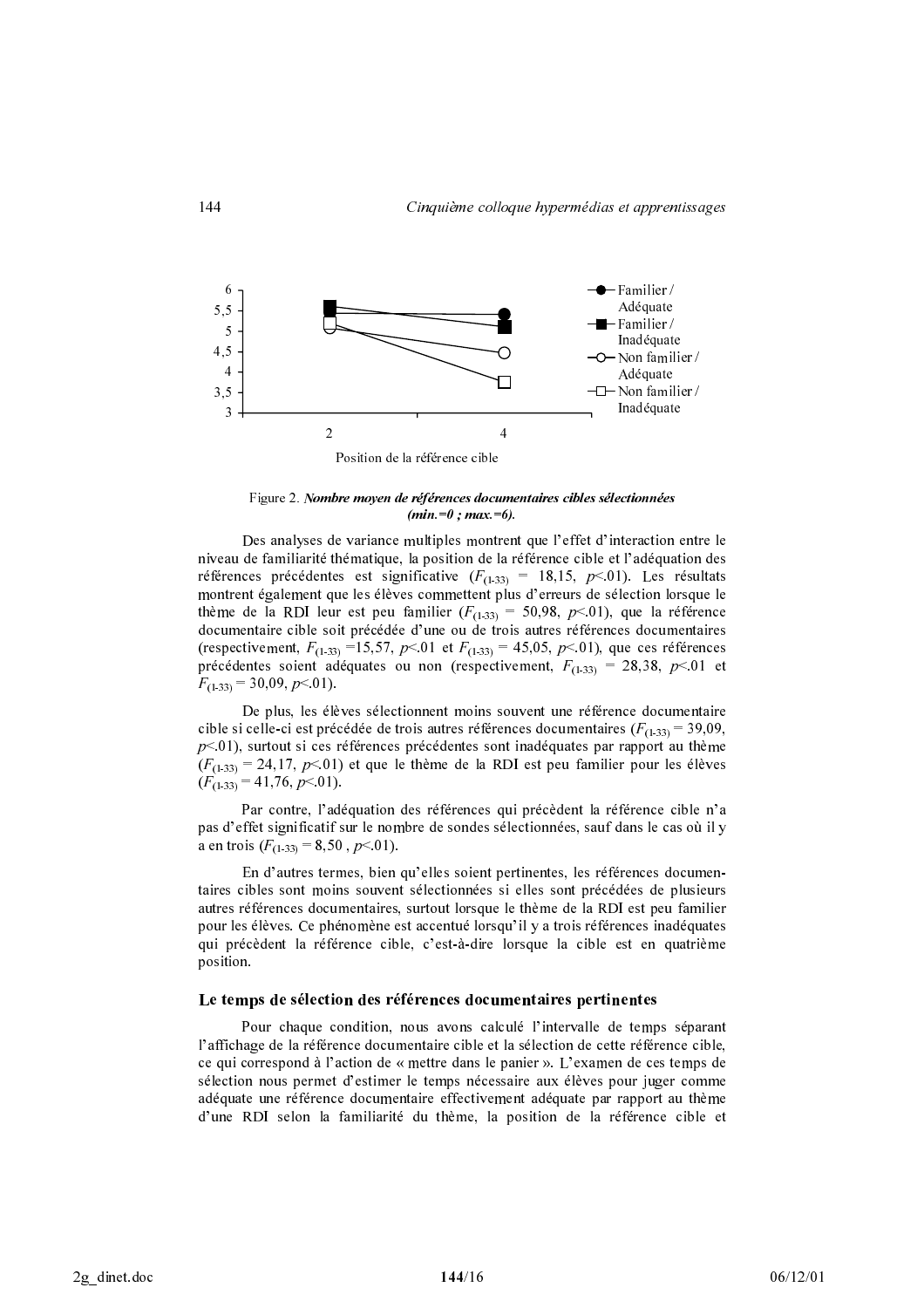l'adéquation des références qui la précédent. Les temps sont exprimés en dixièmes de seconde (figure 3).

Des analyses de variance multiples montrent que l'interaction entre le niveau de familiarité thématique, la position de la référence cible et l'adéquation des références précédentes est significative  $(F_{(1,3)} = 44,34, p<01)$ . Les résultats montrent également que le temps nécessaire à la sélection d'une référence documentaire cible augmente de manière significative lorsque cette référence cible est précédée de trois autres références documentaires ( $F_{(1,33)} = 49,51, p<01$ ), que celles-ci soient adéquates ou non (respectivement,  $F_{(1-33)} = 29,70, p<01$  et  $F_{(1,33)}$  =27,86, p < 01) et que le thème soit familier ou non (respectivement  $F_{(1-33)} = 36,94, p < 01$  et  $F_{(1-33)} = 13,23, p < 01$ .



Figure 3. Temps de sélection des références documentaires cibles (en dixièmes de seconde).

De plus, le temps nécessaire à la sélection d'une référence documentaire cible augmente significativement lorsque les références documentaires qui précèdent cette référence cible sont inadéquates ( $F_{(1\text{-}33)} = 101,87, p<01$ ), qu'il y en ait une ou trois (respectivement,  $F_{(1-33)} = 59,34, p < 01$  et  $F_{(1-33)} = 61,80, p < 01$ ) et que le thème soit familier ou non (respectivement,  $F_{(1,33)} = 46,37, p<01$  et  $F_{(1,33)} = 82,66, p<01$ ).

Enfin, les résultats des analyses de variance indiquent que le temps nécessaire à la sélection d'une référence documentaire cible augmente globalement lorsque le thème est peu familier ( $F_{(1\cdot33)}$  = 108,26, p < 01). Cette augmentation est observée quelle que soit la position de la référence cible (en seconde position,  $F_{(1\text{-}33)} = 52,24$ ,  $p<01$  et en quatrième position,  $F_{(1\cdot33)} = 40,08$ ,  $p<01$ ) et que les références qui précèdent la référence sonde soient adéquates ou non (respectivement,  $F_{(1-33)} = 30,37$ ,  $p<01$  et  $F_{(1,33)} = 96,05, p<01$ ).

En d'autres termes, le temps pour sélectionner la référence documentaire cible augmente considérablement si cette référence cible est précédée de plusieurs autres références documentaires. De plus, cette augmentation est amplifiée lorsque les références documentaires qui précèdent la référence cible sont inadéquates par rapport au thème de la RDI. Enfin, l'interaction est d'autant plus importante que le thème de la RDI est peu familier pour les élèves.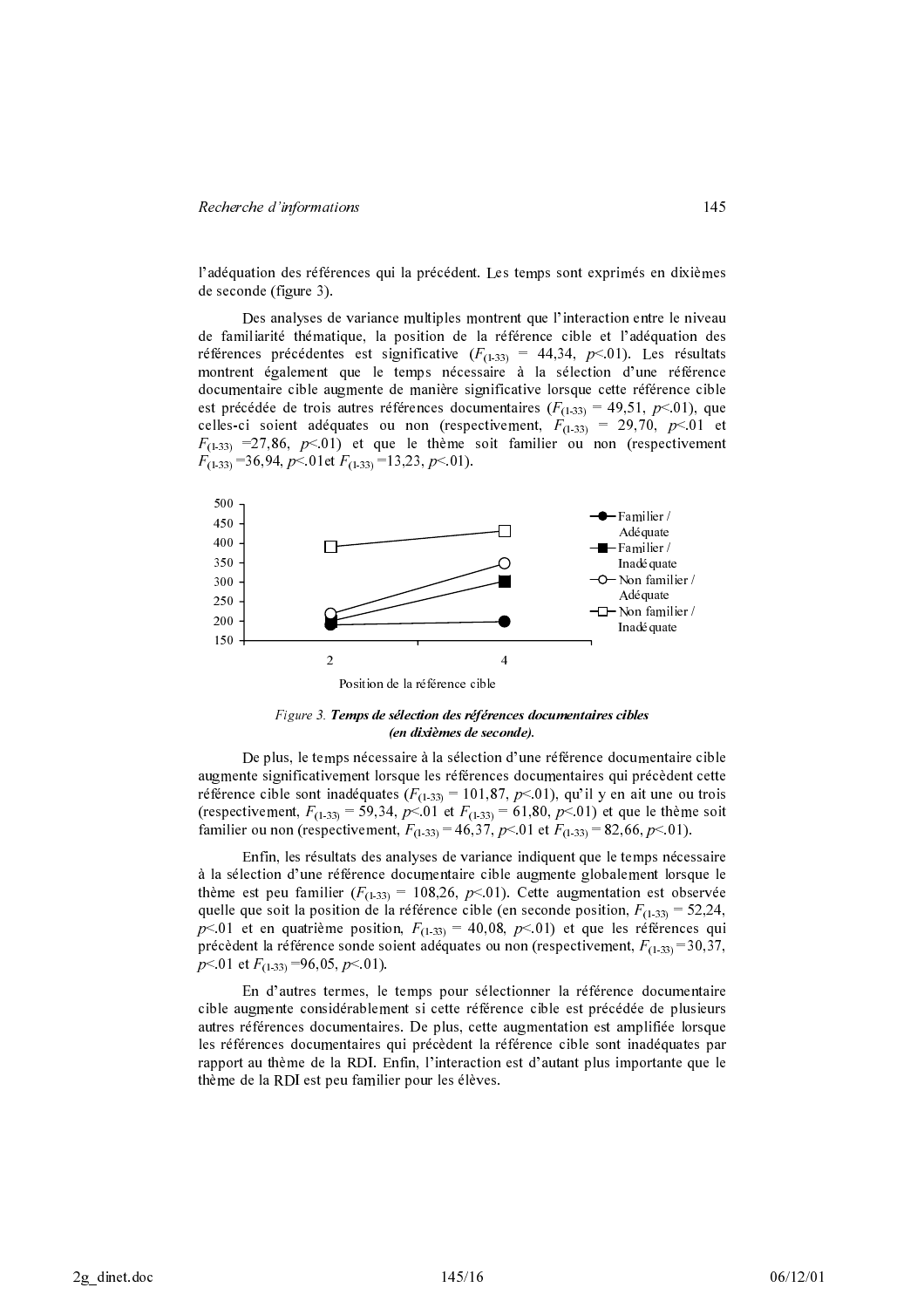## **CONCLUSIONS, IMPLICATIONS**

Bien que les élèves qui ont participé à notre expérience ne présentaient pas de difficultés majeures quant à leurs capacités de lecture-compréhension et de mémorisation, les résultats montrent que la familiarité du thème de la RDI, la longueur des listes de références documentaires et l'adéquation de ces références ont des influences sur le jugement de pertinence des références documentaires. Ainsi, la plupart de nos hypothèses sont confirmées. En effet, le nombre moyen de références documentaires cibles (qui sont toujours pertinentes) sélectionnées par les élèves diminue lorsque la liste de références augmente (hypothèse 1) et lorsque le thème leur est peu familier (hypothèse 3). L'effet de l'adéquation des références qui précèdent les cibles n'est constaté que lorsqu'elles sont non pertinentes. De plus, le temps nécessaire aux élèves pour sélectionner les références documentaires cibles, c'est-à-dire le temps nécessaire pour juger ces références comme effectivement pertinentes, augmente lorsque la liste de références augmente (hypothèse 4), lorsque le thème est peu familier (hypothèse 5) et lorsque les références qui précèdent les cibles sont inadéquates (hypothèse 6). Enfin, quel que soit l'indicateur comportemental (nombre de références cibles sélectionnées ou temps nécessaire à la sélection des cibles), les résultats montrent que les trois facteurs interagissent.

Les résultats tendent donc à valider l'hypothèse générale selon laquelle la cohorte conceptuelle activée après le traitement des consignes et du thème se dégrade au fur et à mesure du traitement de listes de références documentaires. De plus, notre expérience démontre que certains facteurs peuvent accélérer cette dégradation chez les jeunes élèves. Ainsi, le vecteur d'activation initial de la cohorte conceptuelle construit lors du traitement des consignes et du thème décline considérablement lorsqu'il y a de nombreux concepts « entrants » en mémoire suite au traitement de plusieurs références documentaires. Du fait des capacités limitées de la mémoire de travail, le nouveau vecteur d'activation provoque « l'effacement » du vecteur initial et donc l'oubli progressif des concepts pertinents par rapport au thème de la RDI. Cet « effacement » est d'autant plus rapide lorsque le nouveau vecteur d'activation ne comprend pas les mêmes concepts que ceux présents dans le vecteur initial, c'est-à-dire lorsque l'élève est amené à traiter beaucoup de matériel non pertinent par rapport au thème de la RDI. De plus, lorsque le thème de la RDI est peu familier pour les élèves, le vecteur initial est très limité puisque l'activation n'a pas pu, lors du traitement des consignes et du thème, se propager à de nombreux concepts en mémoire. Ce vecteur initial est donc « fragile » et encore plus facilement remplaçable par un nouveau vecteur consécutif au traitement de nouvelles références documentaires. Quoi qu'il en soit, le modèle élaboré par van den Broek et al. (1995, 1996, 1999) semble être un outil approprié pour rendre compte des processus cognitifs sous-jacents à l'activité de sélection de références documentaires parmi des listes de références.

#### Implications pédagogiques

Pour certains, l'utilisation des nouvelles technologies dans les pratiques éducatives doit avoir pour principal objectif le développement de l'autonomie de l'élève dans la réalisation de certaines activités. D'ailleurs, pour les volontés institutionnelles, « l'élève doit, par son travail personnel ou en groupe, être capable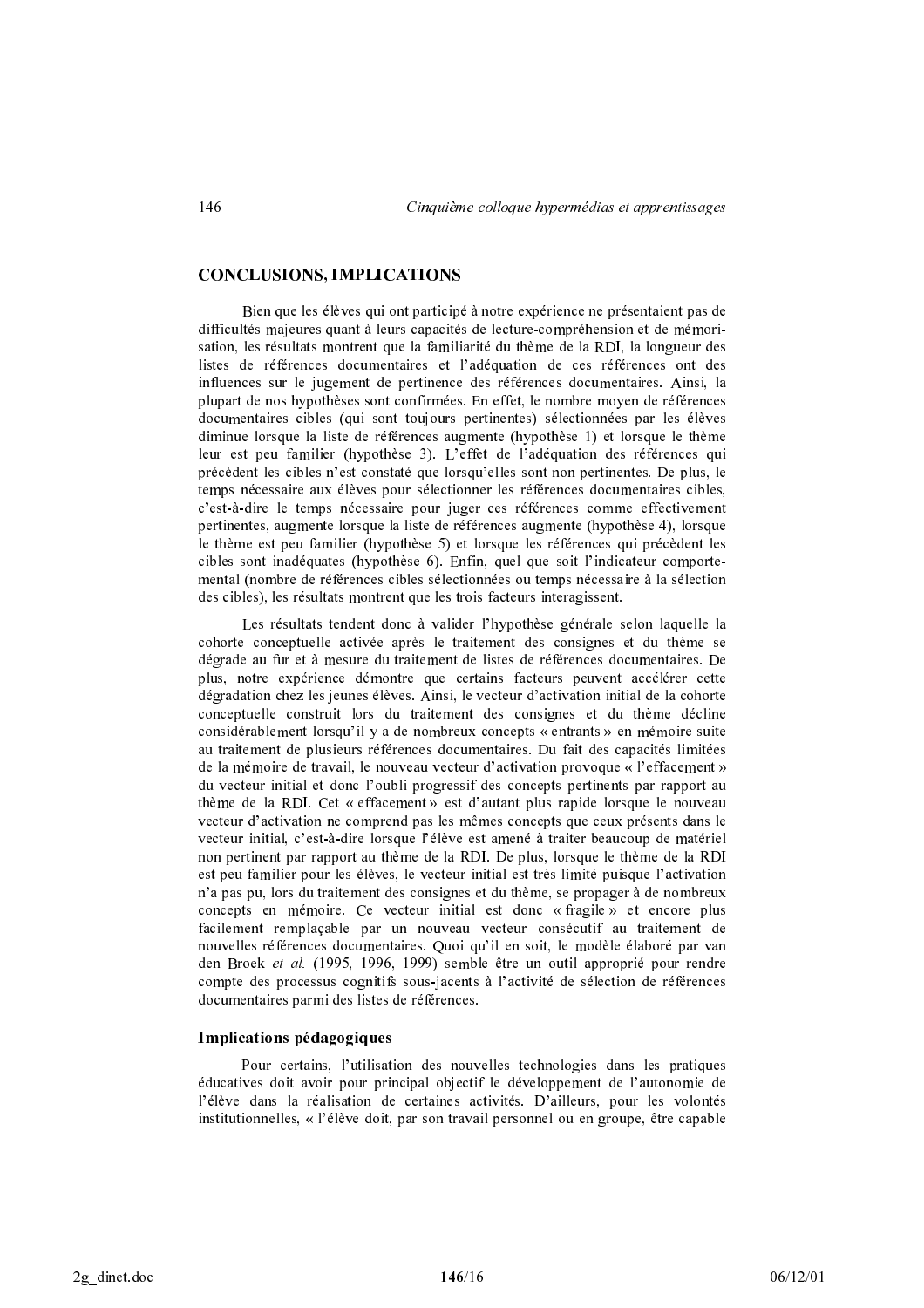de rechercher une information [et] il doit être capable d'utiliser l'ordinateur pour une recherche simple de documentation » (Les cycles de l'école primaire, 1991, p.36). Or, notre étude tend à montrer que, du fait de la dégradation progressive de la représentation mentale pertinente par rapport au thème de la RDI, les élèves de CM2 oublient progressivement les concepts constitutifs de cette représentation. De plus, cet oubli peut être accentué par certains facteurs, dont la familiarité thématique, la longueur de la liste de références à traiter et le degré de pertinence de ces références. Les résultats reportés ici montrent qu'un élève de CM2 peut éprouver de grandes difficultés à évaluer la pertinence de références documentaires, bien que cet élève ne présente pas de difficultés majeures quant à ses capacités de lecture-compréhension et de mémorisation. Ces difficultés correspondent à une baisse de la qualité du jugement de pertinence et à une hausse du temps nécessaire pour effectuer ce jugement. Il est raisonnable de penser qu'une aide extérieure, par exemple un rappel explicite des concepts initiaux pertinents, peut aider les élèves de CM2 à réaliser de manière efficace l'étape de sélection de références documentaires. Si la nécessité de se rappeler activement de l'objectif d'une RDI est intuitivement assez triviale, son explication psychologique n'est pas aussi directe qu'il n'y paraît. D'un point de vue pragmatique, le maintien de l'objectif exige une certaine connaissance et/ou l'expérience des tâches de RDI, et donc un apprentissage (Hirsh, 2000; Kuhlthau, 1999). Le sujet confronté à ces situations apprend progressivement à porter une attention particulière à l'instruction de traitement que constituent les consignes et le thème de recherche, parce que cette conduite est indispensable à « l'ajustement » de sa conduite (Allal & Saada-Robert, 1992) et donc à la réussite de la tâche. Il s'agit d'un cas de conduite méta cognitive qui présuppose la connaissance de soi-même en tant qu'agent cognitif, et une certaine conscience des limites de la mémoire (Flavell, 1976, 1979). Or, ce type de connaissance réflexive se développe tardivement et très inégalement selon les domaines d'activités.

#### Implications de conception

Aujourd'hui, de nombreux outils de RDI et de recherche d'information peuvent être utilisés par les jeunes élèves. Afin de lutter contre ce que les spécialistes de la documentation nomment le « silence documentaire », l'un des objectifs des concepteurs de ces outils a été d'offrir le maximum de résultats pour une requête documentaire donnée. Ainsi, à force de lutter contre le « silence documentaire », est apparu le « bruit documentaire » qui correspond à une surabondance de résultats. Au vu de notre étude, cette volonté d'offrir un maximum de références à l'utilisateur semble contradictoire avec les capacités des jeunes élèves puisque la qualité du jugement de pertinence d'élèves de CM2 diminue lorsque augmente la quantité de matériel à traiter. Parallèlement à cette diminution, le temps nécessaire au jugement augmente. En d'autres termes, plus un élève de CM2 a de longues listes de matériel à traiter, c'est-à-dire de références documentaires à lire et à comprendre, plus le temps pour évaluer la pertinence de ces références augmente et moins cette évaluation est correcte. Il semble donc inutile voire « néfaste » du point de vue cognitif d'offrir de nombreuses références documentaires à des jeunes élèves en réponse à une requête documentaire.

De plus, l'accroissement massif du nombre de résultats obtenus pour une requête documentaire donnée s'accompagne généralement d'une hétérogénéité quant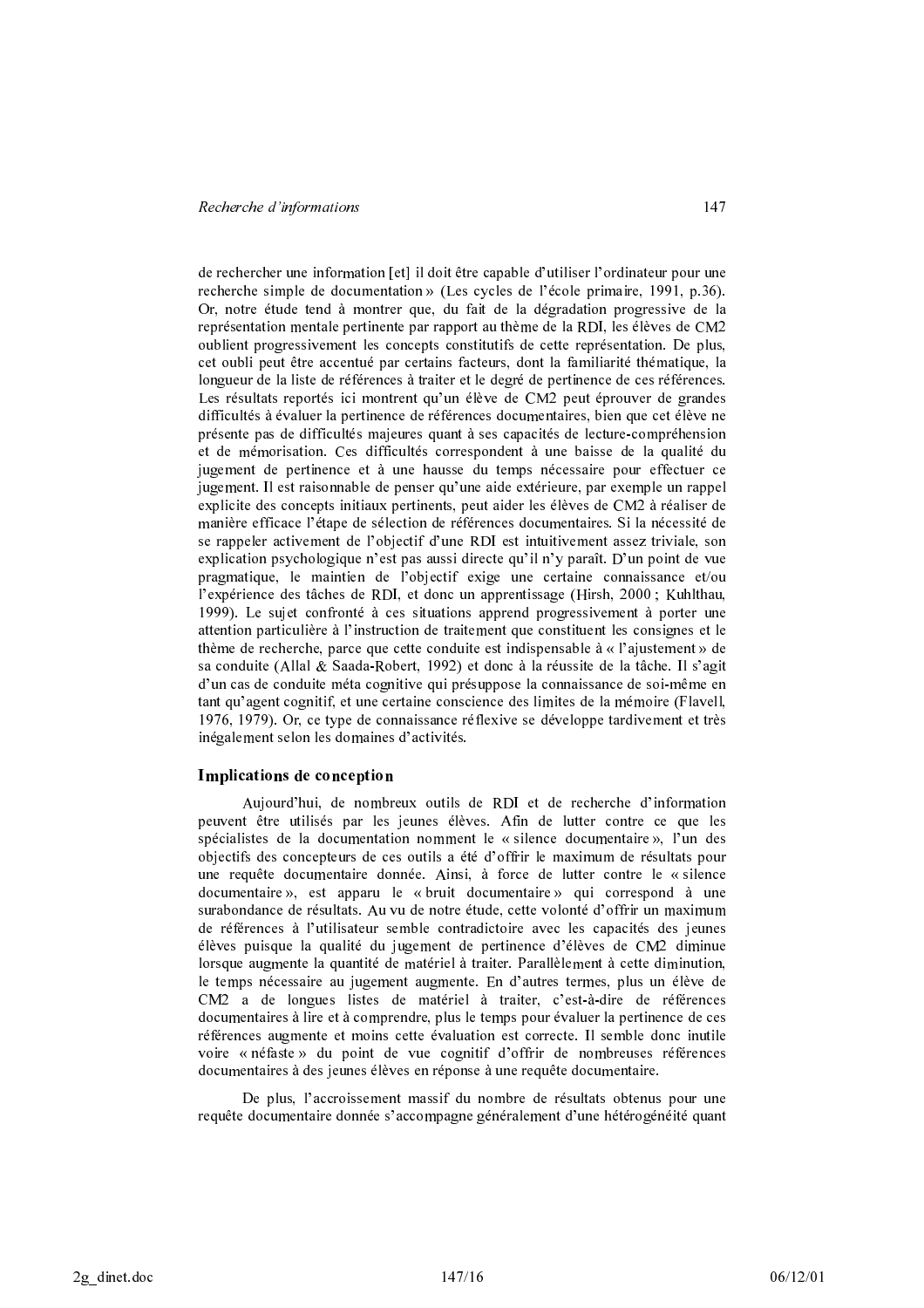à la pertinence de ces réponses. En effet, parmi les nombreux résultats proposés par certains outils de RDI, beaucoup peuvent se révéler peu pertinents. Or, notre expérience tend à montrer que le fait de devoir traiter plusieurs références documentaires inadéquates par rapport au thème de la RDI contribue à l'oubli progressif de ce thème chez des élèves de CM2. Afin d'offrir d'une part un nombre limité de références documentaires et d'autre part des références qui sont adéquates, certains concepteurs élaborent des algorithmes pour calculer le degré de pertinence des réponses proposées par l'outil. À titre d'exemple, dans la nouvelle version de BCDI 2 école (BCDI 3 école, CRDP de Poitou-Charentes), les références documentaires seront proposées à l'élève par ordre décroissant de pertinence. Mais, la construction de ces algorithmes est loin d'être aisée du fait de la difficulté à définir la notion de « pertinence » et du fait des contraintes liées aux systèmes.

### **BIBLIOGRAPHIE**

- Allal L. & Saada-Robert M. (1992). «La métacognition : cadre conceptuel pour l'étude des régulations en situation scolaire », Archives de psychologie, vol. 60, p. 265-296.
- Barès M. (1984). La recherche documentaire dans le contexte télématique : modalités d'automatisation et utilisation des bases de données, Paris : Hachette.
- Borgman C. L., Gallagher A. L., Kriegger D. & Bower J. (1990). « Children's use of an interactive catalog of science materials », in D. Henderson (éd.), Proceedings of the 53rd American Society for Information Science Annual Meeting, vol. 27, November 4-8, 1990, Totonto: Learned information, p. 55-68.
- Brorowczak M. & Machut J.-F. (1997). Pertinence de choix d'un document, IUFM de Lille 1 : mémoire non publié.
- Case R., Kurland M. D. & Goldberg J. (1982). « Operational efficiency and the growth of short-term memory span», Journal of Experimental Child Psychology, vol. 33, p. 386-404.
- Chollet K. (1997). Les stratégies cognitives nécessaires à la recherche d'informations chez des enfants âgés de 9 à 13 ans, Poitiers, département de psychologie : mémoire de maîtrise non publié.
- Dinet J., Rouet J.-F. & Passerault J.-M. (1998). «Les "nouveaux outils" de recherche documentaire sont ils compatibles avec les stratégies cognitives des élèves  $? \rightarrow$ , *in* J. F. Rouet & B. de La Passardière (éds), Hypermédias et Apprentissages 4, Actes du Quatrième Colloque Hypermédias et Apprentissages, Poitiers, 15-17 octobre 1998, Paris: INRP/EPI, p. 149-162.
- Flavell J. H. (1976). «Metacognitive aspects of problem-solving », in L. B. Resnik (éd.), The nature of intelligence, Hillsdale, NJ : Lawrence Erlbaum Associates, p. 231-235.
- Flavell J. H. (1979). « Metacognition and cognitive monitoring: A new area of cognitive developmental inquiry », American Psychologist, vol. 34, p. 906-911.
- Hirsh S. G. (2000). «Children's relevance criteria and information seeking on electronic resources », Journal of the American Society for Information Science, vol. 50, n° 14, p. 1265-1283.
- Kintsch W. & van Dijk T. A. (1978). «Toward a model of text comprehension and production », Psychological Review, vol. 85, n° 5, p. 363-394.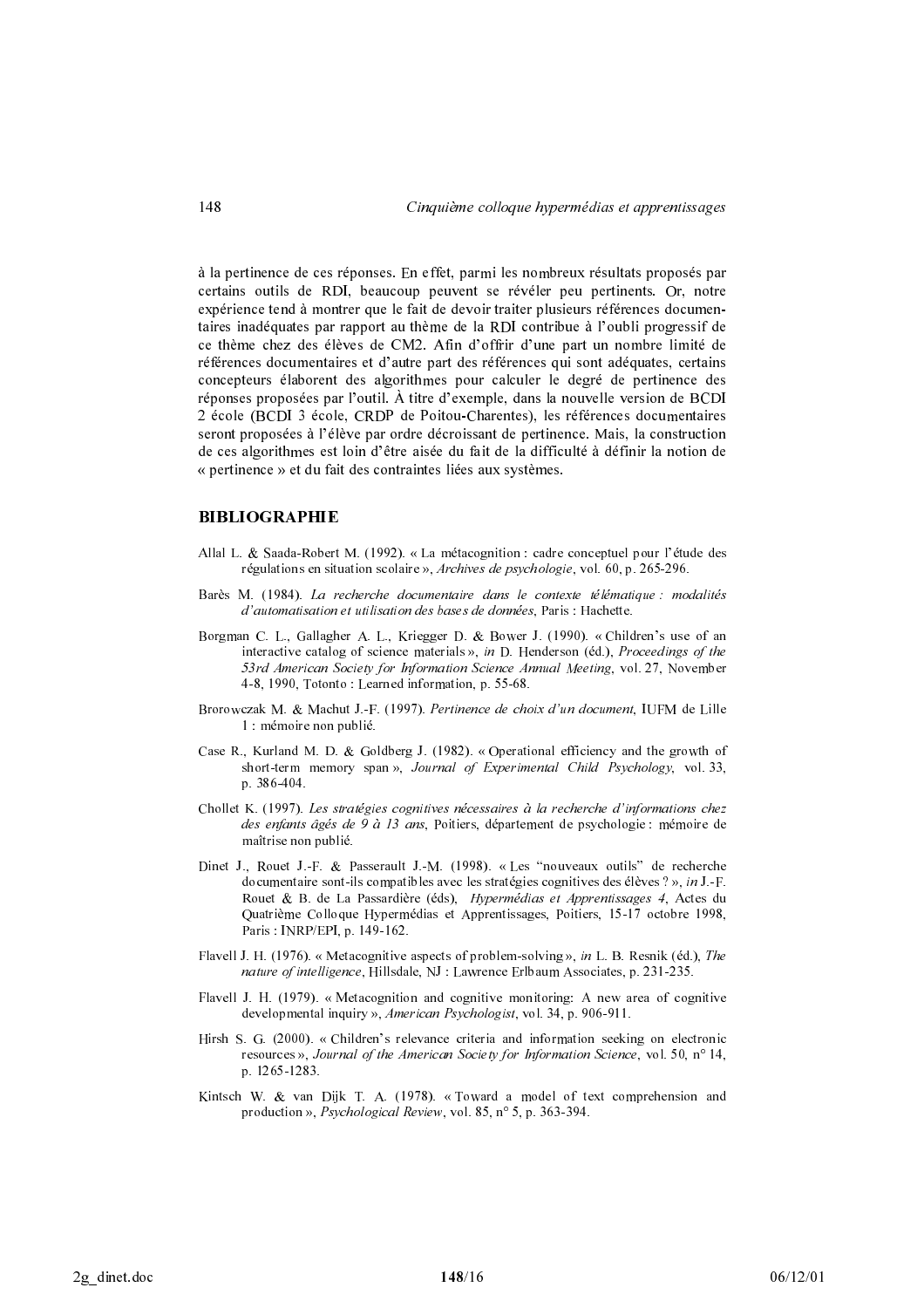- Kintsch W. (1998). Comprehension: A paradigm for cognition. Cambridge: Cambridge University Press.
- Kuhlthau C. C. (1991). « Inside the search process: Information seeking from the user's perspective », Journal of the American Society for information Science, vol. 42, p. 361-371.
- Kuhlthau C. C. (1999). « The role of experience in the information search process of an early career information worker: Perceptions of uncertainty, complexity, construction, and sources », Journal of the American Society for information Science, vol. 50, n° 5, p. 399-412.
- Lefavrais P. (1989). LIREL : La pipe et le rat. Paris : EAP.
- Lefort G. (1990). Savoir se documenter, Paris : Les Éditions d'Organisation.
- Les cycles à l'école primaire (1991). Programmes officiels du Ministère de l'Éducation nationale, Paris : CNDP
- Marchionini G. (1995). Information seeking in electronic environments, Cambridge: Cambridge university Press.
- Markey K. (1987). « Searching and browsing the Dewey decimal classification in an online catalog », Cataloging and Classification Quaterly, vol. 7, p. 37-68.
- Mizzaro S. (1998). «Relevance: The whole history », in T. B. Hahn & M. Buckland (éds), Historical studies in Information Science, Medford, NJ : Information Today, p. 221-244.
- Moore P. A. & St George A. (1991). «Children as information seekers: The cognitive demands of books and library systems», School Library Media Quaterly, vol. 19,  $p.161-168$
- Osmont B. (1995). Dynamiques cognitives et stratégies d'utilisateurs, Paris : Masson.
- Rouet J.-F. & Tricot A. (éds) (1998). « Chercher de l'information dans un hypertexte : vers un modèle des processus cognitifs», in Les hypermédias, approches cognitives et ergonomiques, Paris : Hermès, p. 57-74.
- Siegel L. S. & Ryan E. B. (1989). « The development of working memory in normally achieving and subtypes of learning disabled children », Child Development, vol. 60, p. 973-980.
- Solomon P. (1993). «Children's information retrieval behavior: A case analysis of an OPAC », Journal of the American Society for information Science, vol. 44, p. 222-244.
- Sutter E. (1994). « Les logiciels documentaires », in A. Vuillemin (éd.), Les Centres de Documentation et les Nouvelles Technologies de l'Information, Paris: La Documentation Française, p. 341-349.
- Van den Broek P., Fletcher C. R. & Risden K. (1993). « Investigations of Inferential Processes in Reading: A Theoretical and Methodological Integration », Discourse Processes, vol. 16, p. 169-180.
- Van den Broek P., Risden K. & Husebye-Hartmann E. (1995). « The role of readers' standards for coherence in the generation of inferences during reading  $\delta$ , in R. F. Lorch & E. J. O'Brien (éds), Sources of coherence in reading, Hillsdale, NJ : Lawrence Erlbaum Associated, p. 353-373.